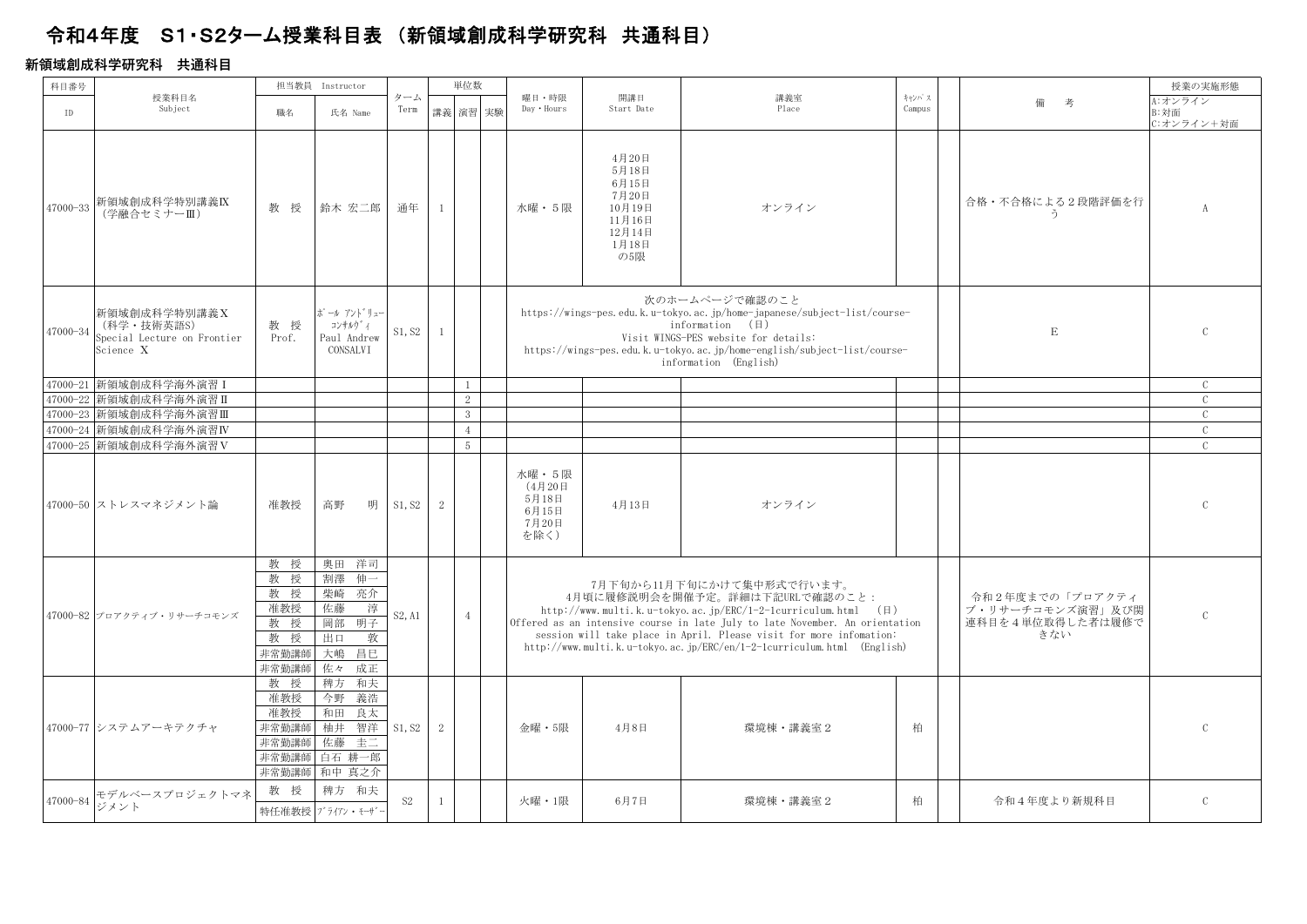|          | 社会デザインと実践演習<br>47000-83 Case Study:<br>Social Design and Management                                                   | 教 授<br>教 授<br>特任准教授<br>教 授<br>教授 | 加納 信吾<br>城山<br>英明<br>卟゛ルト・オルシ<br>丸山 茂夫<br>八木 信行 | S1, S2    |                | 2              |                | 次のホームページで確認のこと<br>https://gsdm.u-tokyo.ac.jp/gsdm2.0/course/ $(\boxplus)$<br>Visit GSDM2.0 website for details:<br>https://gsdm.u-tokyo.ac.jp/gsdm2.0/en/course/ (English)                                                                | $\mathbf E$                       | $\mathcal{C}$ |
|----------|-----------------------------------------------------------------------------------------------------------------------|----------------------------------|-------------------------------------------------|-----------|----------------|----------------|----------------|-------------------------------------------------------------------------------------------------------------------------------------------------------------------------------------------------------------------------------------------|-----------------------------------|---------------|
|          | 新領域ジョブ型研究インターン<br>シップI<br>47000-86 GSFS Research Internship<br>Through Specified Employment                           | 教授                               | 奥田 洋司 他                                         | 通年        |                |                | 2              |                                                                                                                                                                                                                                           | 令和4年度より新規科目<br>博士課程<br>(E) 英語で履修可 | $\mathcal{C}$ |
|          | 新領域ジョブ型研究インターン<br>シップII<br>47000-87 GSFS Research Internship<br>Through Specified Employment<br>IП                    | 教授                               | 奥田 洋司 他                                         | 通年        |                |                | 2              |                                                                                                                                                                                                                                           | 令和4年度より新規科目<br>博士課程<br>(E) 英語で履修可 | $\mathcal{C}$ |
|          | プロアクティブ環境学II ※<br>47000-63 Proactive<br>Environmental Studies II                                                      | 教授                               | 奥田 洋司 他                                         | <b>S2</b> | $\overline{2}$ |                |                |                                                                                                                                                                                                                                           | $\mathbf E$                       | $\mathcal{C}$ |
|          | 47000-64 Advanced UTSIP *                                                                                             | 教 授                              | 徳永 朋祥                                           | S1, S2    |                | 2              |                |                                                                                                                                                                                                                                           | $\mathbf E$                       | $\mathcal{C}$ |
|          | プロアクティブ環境学海外演習<br>$1 \times$<br>47000-65 Overseas Exercise in<br>Proactive Environmental<br>Studies I                 | 准教授                              | 小貫 元治                                           | 通年        |                | 2              |                |                                                                                                                                                                                                                                           | E<br>修士課程での履修を推奨                  | B             |
|          | プロアクティブ環境学海外演習<br>$\mathbb{I}$ $\mathbb{X}$<br>47000-66 Overseas Exercise in<br>Proactive Environmental<br>Studies II |                                  | 各教員                                             | 通年        |                | $\overline{4}$ |                |                                                                                                                                                                                                                                           | $\mathbf E$<br>博士課程               | $\mathbf{B}$  |
|          | プロアクティブ環境学研究<br>インターンシップ I ※<br>47000-67 Research Internship for<br>Proactive Environmental<br>Studies I              |                                  | 各教員                                             | 通年        |                |                | 2              |                                                                                                                                                                                                                                           | 博士課程<br>(E) 英語で履修可                | $\mathcal{C}$ |
|          | プロアクティブ環境学研究<br>インターンシップ II ※<br>47000-68 Research Internship for<br>Proactive Environmental<br>Studies II            |                                  | 各教員                                             | 通年        |                |                | 2              | 次のホームページで確認のこと<br>https://wings-pes.edu.k.u-tokyo.ac.jp/home-japanese/subject-list/course-<br>information $(\boxplus)$<br>Visit WINGS-PES website for details:<br>https://wings-pes.edu.k.u-tokyo.ac.jp/home-english/subject-list/course- | 博士課程<br>(E) 英語で履修可                | $\mathcal{C}$ |
|          | プロアクティブ環境学<br>47000-69 異分野研究 I ※<br>Transdisciplinary Skills and<br>Theories I                                        |                                  | 各教員                                             | 通年        |                |                | $\overline{2}$ | information (English)                                                                                                                                                                                                                     | (E) 英語で履修可                        | $\mathcal{C}$ |
|          | プロアクティブ環境学<br>47000-70 異分野研究 II ※<br>Transdisciplinary Skills and<br>Theories II                                      |                                  | 各 教員                                            | 通年        |                |                | 2              |                                                                                                                                                                                                                                           | (E) 英語で履修可                        | $\mathcal{C}$ |
| 47000-71 | 現地社会システム演習 ※<br>Advanced Field Exercise                                                                               | 教授                               | 徳永 朋祥                                           | 通年        |                | $\overline{4}$ |                |                                                                                                                                                                                                                                           | (E) 英語で履修可                        | $\mathcal{C}$ |